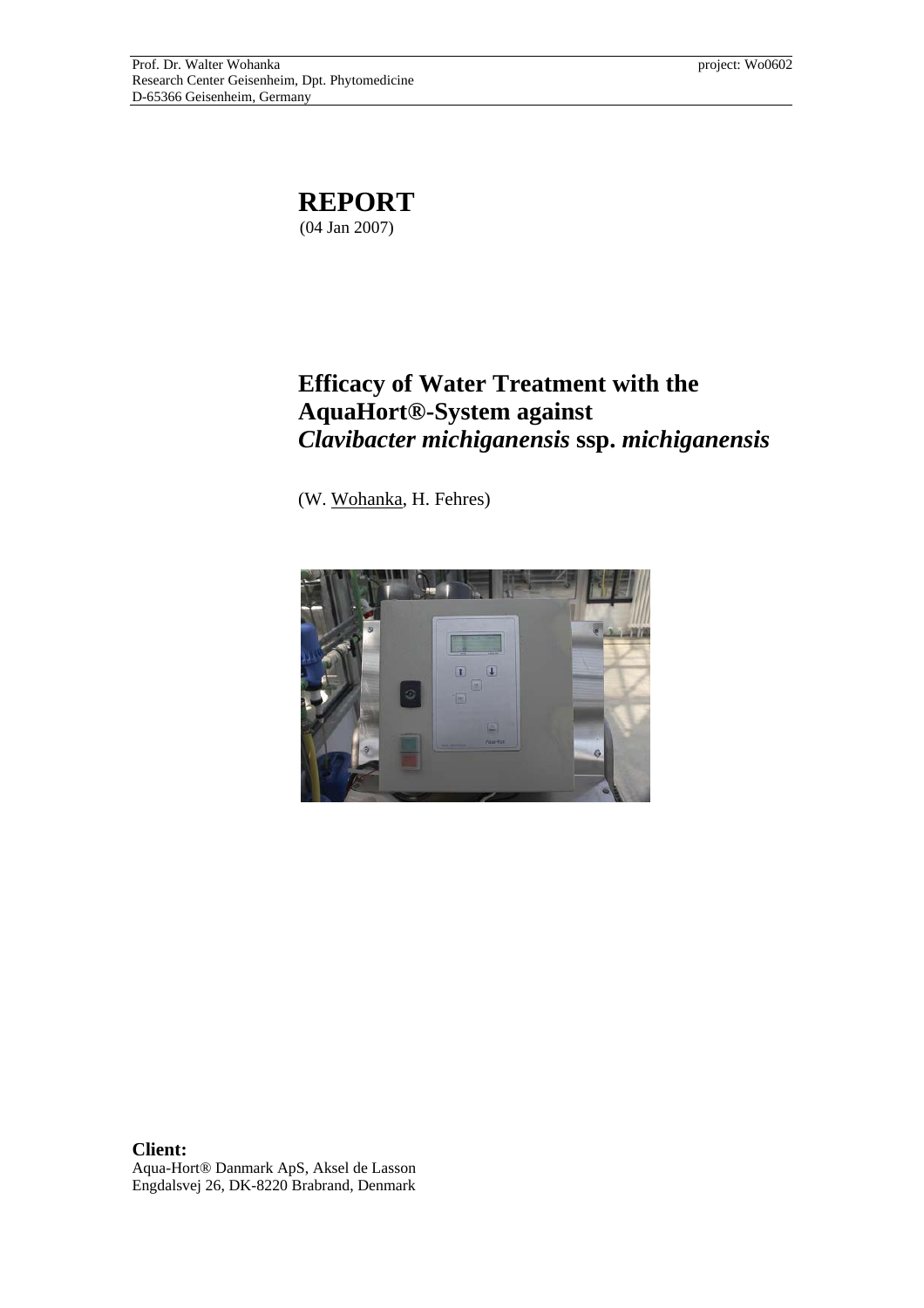## **Objective**

To test the efficacy of the Aqua-Hort®-System against *Clavibacter michiganensis* ssp. *michiganensis* in a range of 0 to 4 ppm Cu at various exposure times (1 to 24 hrs).

## Material and Methods

Aqua-Hort® Danmark ApS installed an Aqua-Hort®-unit at the experimental greenhouse of the department of phytomedicine. The unit has been put into operation and tested for its functional capability by Mr. De Lasson. He trained the personal involved into the project to handle and maintain the Aqua-Hort®-equipment.

From a 1000 L reservoir a nutrient solution contaminated with *Clavibacter michiganensis* was pumped with about 1  $m^3/h$  through the Aqua-Hort®-unit. After passage through the unit the solution was dumped.

800 L nutrient solution were prepared by 0.5 g/L of the complete fertiliser FERTY $\circledR$  3 MEGA (ingredients see table 1). The solution ready for use had an electric conductivity of about 1 mS/cm and the pH was adjusted to about 6.0 by adding sulphuric acid. The temperature of the nutrient solution was about 14 °C.

Immediately before the first treatment the nutrient solution was contaminated with *Clavibacter michiganensis* ssp. *michiganensis* (strain B011Gshm). From a 48 h plate culture (YDC agar) a bacterial suspension (Ringer solution) was prepared (OD 51 % T) and an aliquot added to the 800 L nutrient solution to achieve a density of about  $10<sup>3</sup>$  cfu/ml. The nominal Cu-concentrations (displayed on the unit) were 2 and 4 ppm Cu. Table 2 shows the realised (photometrically determined) Cu-concentrations of the various treatments.

Samples were taken 1 min after adjusting the respective concentration at the display (pump continuously working). The samples were immediately transferred to the lab and there stored at room temperature. To realise the various exposure times three subsamples each were plated onto semiselective agar plates (Medium 1A acc. Schaad et al., 2001) 1, 2, 4 and 24 hrs after the samples were taken (spiral plater; Meintrup DWS Laborgeräte GMBH, Lähden – Holte, Germany). At start and end of each treatment beside the Cu-concentration (Kupfer-Test Aquaquant®; range 0.3 – 5.0 mg/l; Merck KGaA, Darmstadt), the electric conductivity, pH and temperature of the nutrient solution were determined.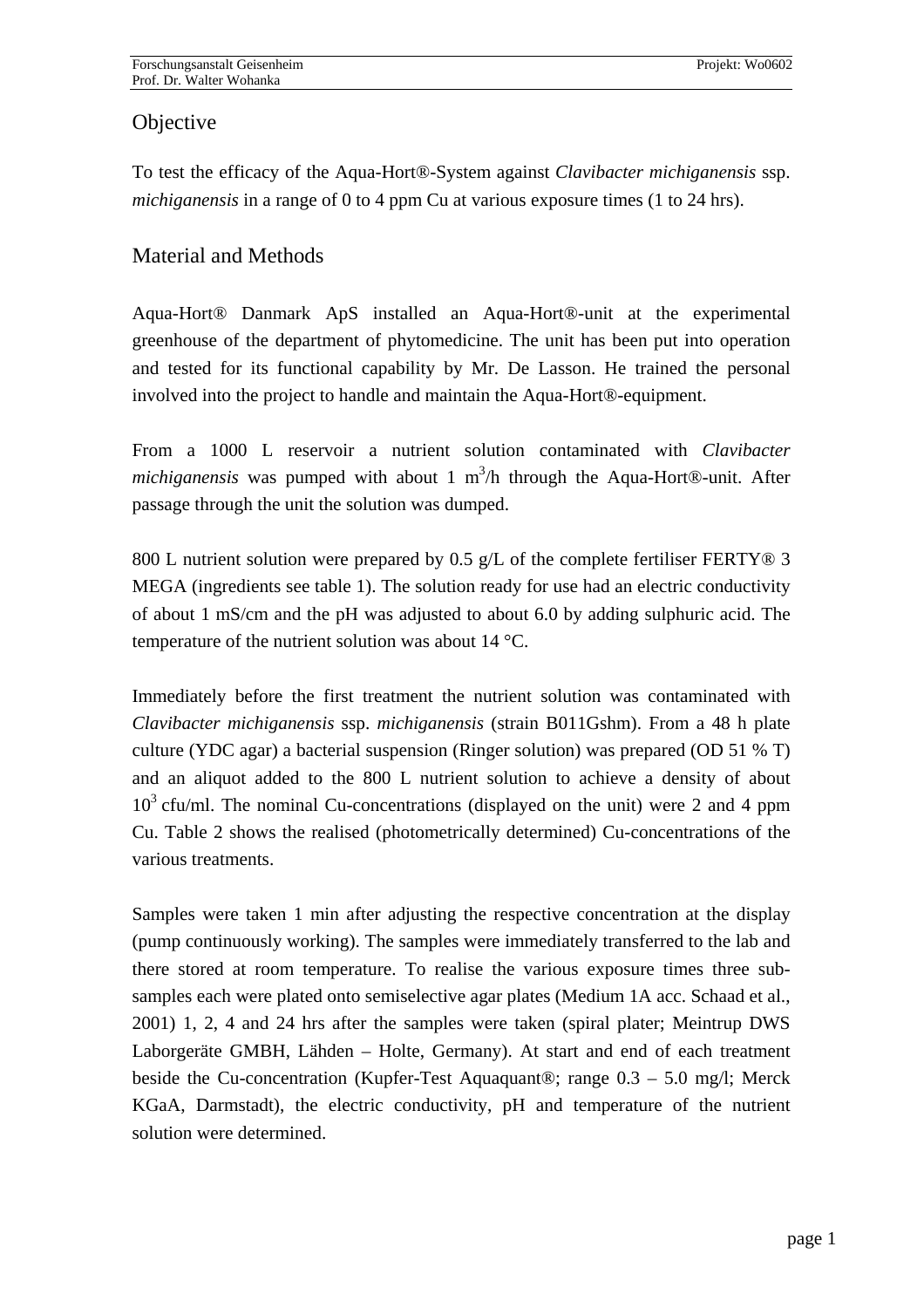Each treatment was repeated four times. The bacterial counts (cfu/ml) were statistically analysed by ANOVA and significant differences to the control were determined by the Dunnett-test (STATISTICA for Windows version 7.1)

**Table 1:** nutrient contents of the complete fertiliser FERTY® 3 MEGA (Planta Düngemittel GmbH, Regenstauf, Germany)

| <b>Plant Nutrients</b>          | Content $(\% )$ |
|---------------------------------|-----------------|
| nitrogen                        | 18              |
| potassium                       | 12              |
| phosphorus                      | 18              |
| calcium                         | $\overline{2}$  |
| boron                           | 0.02            |
| copper                          | 0.04            |
| $iron *$ )                      | 0.10            |
| manganese                       | 0.05            |
| molybdenum                      | 0.01            |
| zinc                            | 0.01            |
| *) partially as chelate (EDDHA) |                 |

**Table 2:** Cu-concentrations (ppm) of the treated fertiliser solution at the various repetitions (rpt.  $1 - \text{rpt. } 4$ )

| set value<br>(displayed) | rpt.1   | rpt. 2 | rpt.3   | rpt.4   |
|--------------------------|---------|--------|---------|---------|
| 0.0                      | $0.0\,$ | 0.0    | 0.0     | 0.0     |
| 2.0                      | 2.0     | 2.0    | $2.0\,$ | $2.0\,$ |
| 4.0                      | 3.5     |        | 3.8     |         |